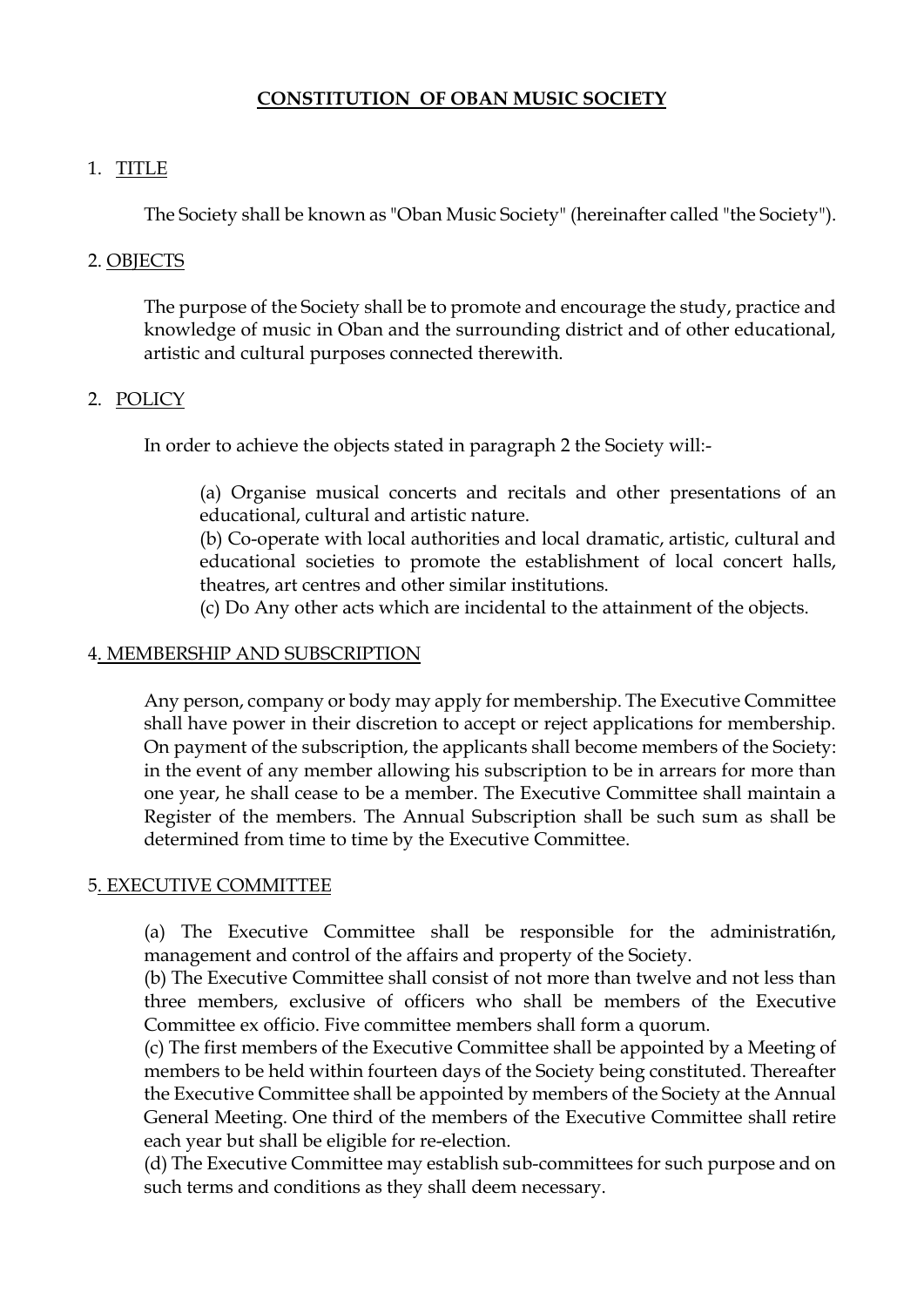### 6. OFFICERS

 (a) The following officers shall be elected by the Executive Committee, and shall be ex officio members of the Executive Committee:-

- 1 The Chairman;
- 2 The Vice-Chairman;
- 3 The Treasurer;
- 4 The Secretary;
- 5 Such other officers as the Society may appoint.

(b) The Officers shall be responsible for such duties as the Executive Committee shall decide from time to time.

(c) The Officers shall be appointed for a period of three years but shall be eligible for re-election on retiral.

# 7. HONORARY PRESIDENT

The members of the Society may from time to time at an Annual General Meeting appoint any person to be Honorary President of the Society, and may regulate the terms and conditions of such an appointment.

# 8. INSPECTION OF ACCOUNTS

- (a) The annual accounts shall be inspected each year by a suitably qualified independent person, who shall submit their report to the Annual General Meeting.
- (b) The independent inspector shall be appointed by the Executive Committee.<sup>1</sup>

# 9. MEETINGS OF THE SOCIETY

(a) The Society shall hold an Annual General Meeting in each year.

(b) A Special Meeting of the Society shall be called by the Secretary on the written request of 9 members or on the unanimous written request of the Officers, or on the written request of a majority of the Executive Committee.

(c) Seven clear days' notice in writing shall be given by the Secretary for all meetings of the Society; the notice shall state the reason for calling the meeting and in the case of a Special Meeting, the terms of any resolution to be put before the Society shall be annexed to such notice. Notices sent by post shall be deemed to have been received on the second day after posting.

(d) Eight members of the Society or such greater number as the Society at an Annual General Meeting may determine, shall form a quorum, for an Annual General Meeting or Special Meeting.

<sup>&</sup>lt;sup>1</sup> New paragraph 8 inserted at AGM  $11<sup>th</sup>$  October 2021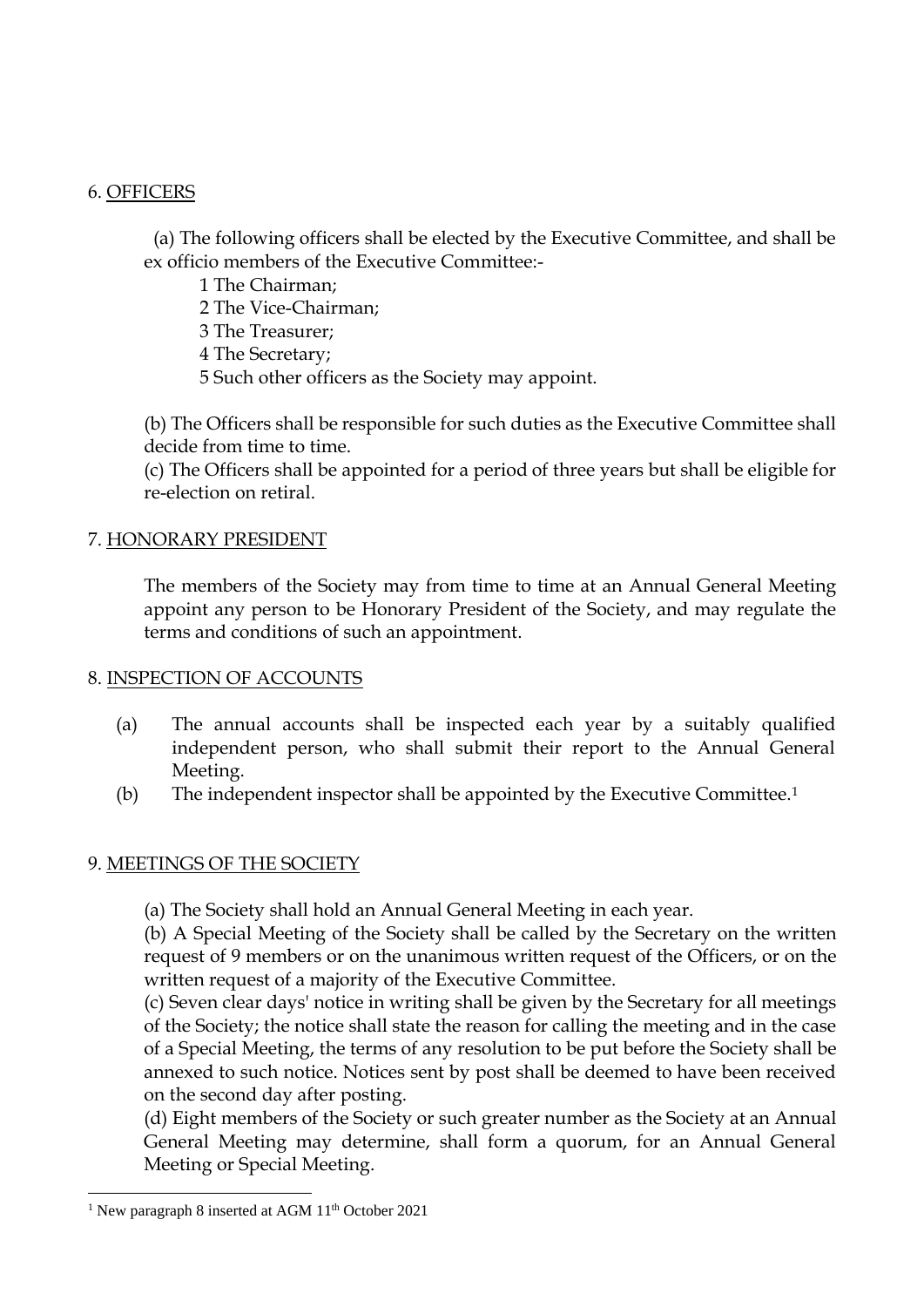(e) Either the Annual General Meetings or Special Meetings may be entirely virtual meetings or hybrid meetings as the circumstances allow.<sup>2</sup>

#### 10. ANNUAL GENERAL MEETING

(a) The business of the Annual General Meeting shall include the election of the Executive Committee, the appointment of an Auditor and the consideration of an annual report, which shall be prepared by the - Executive Committee, of the work done by the Society and of the report of the Auditor and the accounts of the Society. (b) The Agenda and accounts shall be circulated to all members together with the notice of the meeting.

(c) Any member may have a motion placed on the Agenda by submitting it to the Secretary not less than 48 days before the Annual General Meeting.

(d) The Chairman may, at his discretion accept motions at the Annual General or Special Meeting, other than those involving changes to the Constitution.

(e) Where arrangements have been made for a meeting to be held virtually or as a hybrid meeting, the notice calling the meeting shall state that fact and include details of the means by which a person may attend the meeting virtually.<sup>3</sup>

# 11. FINANCE

(a) The funds of the Society shall be applied solely towards the promotion of the objects of the Society as stated in paragraph 2 hereof.

(b) The Treasurer shall keep books showing all the Income and Expenditure of the Society.

(c) There shall be prepared and presented at the Annual General Meeting of the Society, audited accounts of the Society.

(d) No Officer or other member of the Society shall receive any remuneration or other financial benefit from the Society or its activities other than the reimbursement of expenses properly incurred by him on behalf of the Society.

#### 12. CHANGES TO THE CONSTITUTION

No change shall be made to this Constitution except by a resolution approved at an Annual General Meeting or Special Meeting of the Society by a two-thirds majority of those members present and voting at such a meeting, provided always that due notice of the proposed resolutions shall have been given to all members.

#### 13. DISSOLUTION

 $2$  Sub-para (e) inserted at AGM  $11<sup>th</sup>$  October 2021

 $3$  Sub-para (e) inserted at AGM  $11<sup>th</sup>$  October 2021